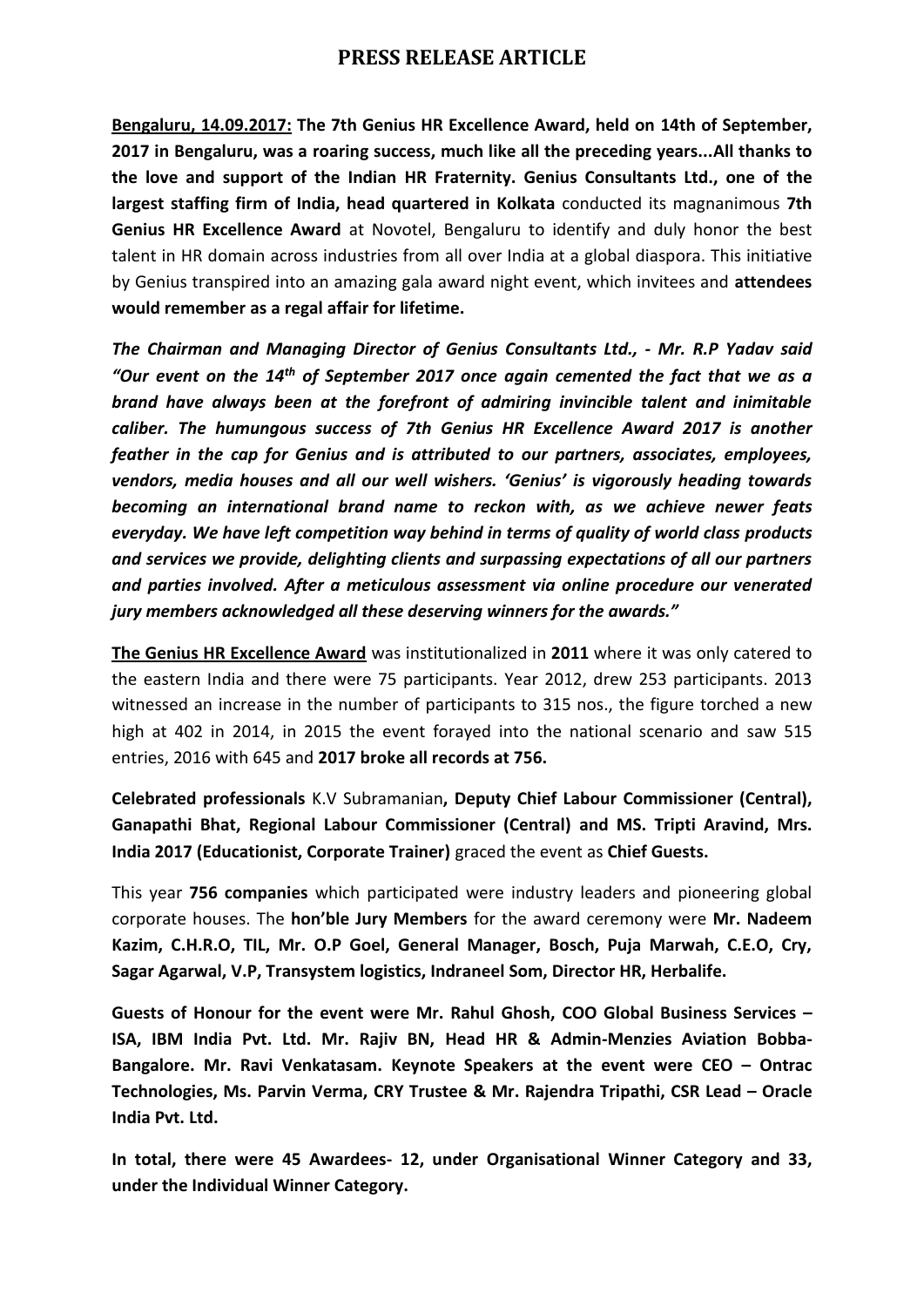## **PRESS RELEASE ARTICLE**

**Some of the Renowned Brands who won awards under Organisational category were - SBI Life, Future Generali, Larsen & Toubro, Herbalife, Piaggio Vehicles Pvt. Ltd., Chassis Brakes International, Featherlite, Fulham India.**

**This year a new Award Category was introduced - "Specially Abled HR Professional", this was pretty much the USP of the evening. Some of the Renowned Brands who won awards under Individual category were - Ecom Express, IFB Global, Toyota Financial Services Ltd., Cafe Coffee Day, Makino India, Fulham Ltd., Transystems Logistics, Chassis Brakes International, Accenture, DB Schenker, Toppersedge, Skoruz Technologies, Future Generali, Toyota Kirloskar Motor Pvt. Ltd. Hathway Cable and Datacom.**

**The event's grand finale concluded with the illustrious "Life Time Achievement Award" being bestowed upon industry stalwarts like Mr. Venkataramana B, VP, Group Head HR - Landmark Group and Mr. Nagaraj M, Sr. GM, Bosch Ltd.** The invited crowd was overwhelmed with the ambience and hospitality of the award night event.

| <b>CEO with HR Orientation</b>     | Parmod K Sapra                |
|------------------------------------|-------------------------------|
|                                    | <b>K G Krishnamoorthy Rao</b> |
| <b>CHRO Of The Year</b>            | Dayananda Biradar             |
|                                    | Sanjay Ambhorkar              |
|                                    | Shankara G                    |
|                                    | <b>George Thomas</b>          |
|                                    | H. S. Madhu                   |
|                                    | Annapurna A                   |
|                                    | A. C. Arun                    |
| <b>HR Leader Of The Year</b>       | <b>Mahesh M</b>               |
|                                    | Sanjay Mitra                  |
|                                    | <b>Shrinivas Kulkarni</b>     |
|                                    | <b>GSV Murthy</b>             |
|                                    | <b>Harish Sharma CL</b>       |
| <b>Women Acheiver of The Year</b>  | Rashmi Malhotra               |
|                                    | Deepika Gahlot                |
|                                    | <b>Thabitha David</b>         |
|                                    | <b>Purthur Geemol Thomas</b>  |
|                                    | Rutuja Deshpande              |
| <b>HR Professional of The Year</b> |                               |
|                                    | <b>Abhilash Suman</b>         |
|                                    | <b>Praveen Kumar L</b>        |
|                                    | <b>Vivek Jolly</b>            |
|                                    | <b>Vighneshwar Hegde</b>      |
|                                    | <b>Amarnath N</b>             |
|                                    | Akhshaya Kashyap              |
|                                    | <b>Vikram Babu L V</b>        |
|                                    | Sujhai B                      |

## **Notable Individual Achiever Names:**